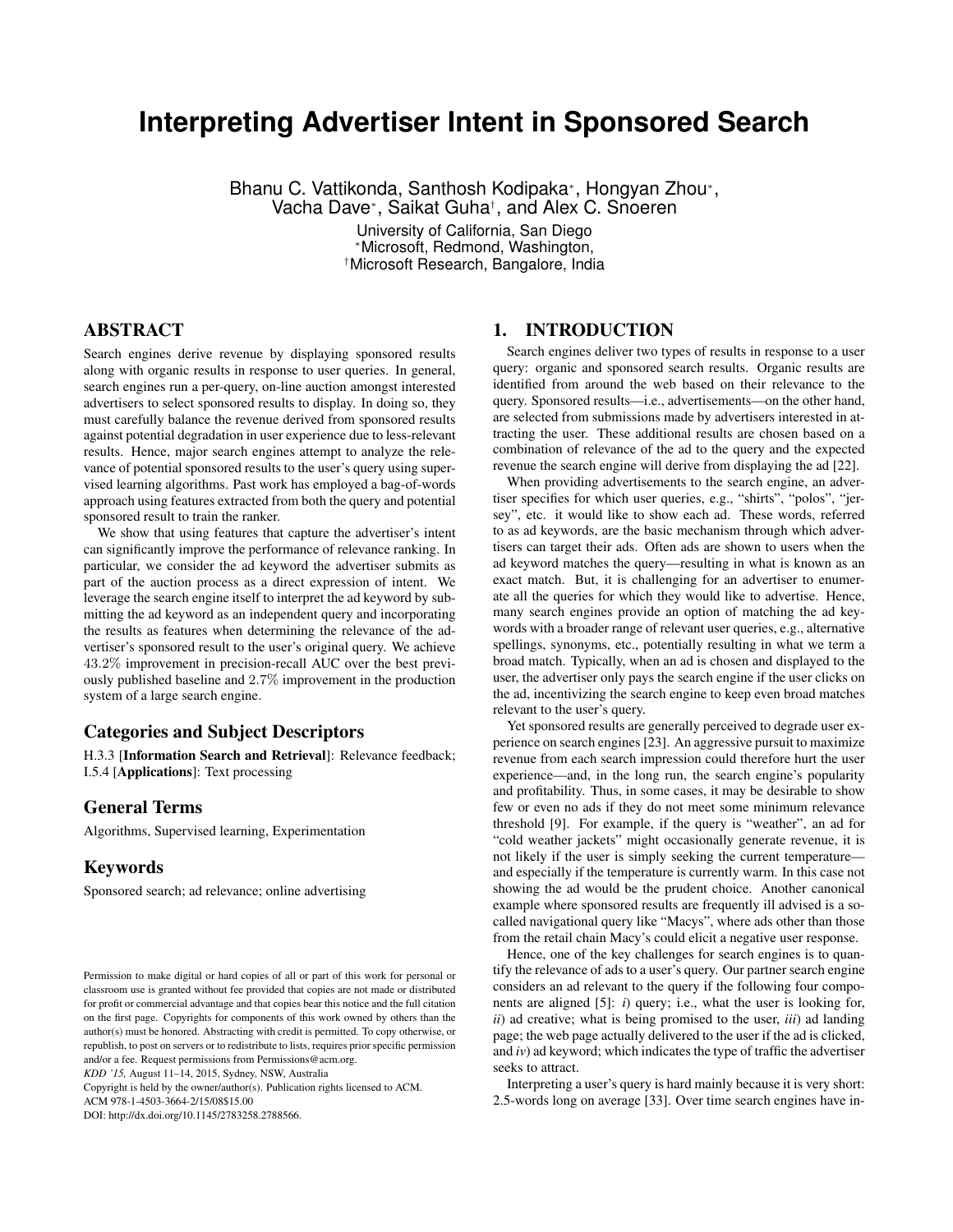

Figure 1: Abstract pipeline for selecting search ads. In this paper we focus on the relevance stage.

corporated large amounts of associated metadata such as the user's search pattern within a session [6] and click-through data [21], as well as employed various other query augmentation techniques [7, 25, 26, 28, 37] in attempts to accurately interpret user queries.

Similarly, various techniques have been used to understand the creative and landing page to improve ad selection [14]. Such approaches are effective because the creative is often a good reflection of what is being advertised and the landing page offers a rich set of features. However, the creative itself offers very little information (a typical creative is a few tens of characters, see Figure 2) and landing pages are known to be noisy [14]. These approaches are even more challenging to apply in the case of broad match since the query and advertisement may not be textually similar. For example, an ad bidding on "sneakers" might be quite relevant for the query "shoes" but there may be little textual similarity between them.

In this work, we complement prior approaches by interpreting the ad keyword as well. Unlike the creative and landing page, both of which are to be displayed to the end user, the ad keyword represents an unconstrained opportunity for the advertiser to be direct about their desires without concern of offending or dissuading the user. Hence, we argue that it represents a very strong signal that should be mined to the fullest extent. We build on the fact that—as discussed above—search engines are good at interpreting a query. In particular, we determine advertiser intent by submitting the ad keyword to the search engine and use organic results that the search engine returns to provide additional context with which to interpret the ad keyword. Specifically, given an advertisement to be scored for relevance against a particular query—we denote this as a (query, ad) pair in the remainder of the paper—-we send the ad keyword associated with the ad to the search engine and use the top organic results returned to get additional information about the ad keyword. We then use features extracted from both these results and the organic results for query itself to measure the similarity between the advertiser's and user's intents.

We consider introducing two complimentary sets of features: 54 features that can be generated using just the query issued by the user and another 21 that require information capturing user intent, which we get by using organic results generated for the user query. We evaluate the benefits of adding each of these feature sets by comparing the performance of the resulting ranker to the best previously published baseline [29] and the production system at a large search engine. We achieve a 43.2% improvement in precision-recall area under the curve (AUC) over the baseline and 2.7% improvement over the highly engineered production system.

## 2. BACKGROUND

In the sponsored search model advertisers provide an ad comprising of *i*) the creative, a short textual ad that is shown to the user, see Figure 2, *ii*) ad keyword, user queries the advertiser would like to target, *iii*) match type, how the search engine is allowed to match

#### JustFab<sup>™</sup> Women's Shoes www.justfab.com/ 4.4 ★★★★★ rating for justfab.com

Get Your Shoes Handpicked for You! 2 Pairs for \$39.95 + Free Shipping.

Figure 2: Creative has a title, description and display URL.

the ad keyword to user queries, *iv*) destination URL, the web page to which the user should be redirected upon clicking the ad, and *v*) bid value, the cost that advertiser is willing to pay for a click.

#### 2.1 Ads pipeline

When the user makes a query, the search engine has to decide which ads (if any) should be displayed along with the organic results. While the production pipeline has many stages, in this paper we abstract it into three stages as shown in Figure 1 with our primary contribution being to the relevance stage. Before the relevance stage, the query (q) is expanded to create expanded queries which are related to the original query depending on the match type indicated by the advertiser [10]. Each expanded query is then used to select candidate ads  $(ad_1, ad_2, ...)$  to be further evaluated. The goal at this stage is to identify all ads that are potentially related to the set of expanded queries.

In the relevance stage each ad picked thus far in the pipeline is evaluated for relevance to the original query. While the previous stages choose ads that are related to the expanded queries, this stage performs deeper inspection of the relevance of each ad  $(ad_1, ad_2, ad_3)$  $\ldots$ ) to query. The output of this stage is a score for each ad (ad<sub>1</sub>,  $ad_2, \ldots$ ) on how relevant it is to query (i.e., generate  $r_1, r_2, \ldots$ ). For example, an ad for "nike shirts" would be scored higher for the query "shirts" than would an ad for "jackets". To do so, the relevance stage trains a learning ranker [35] using a labeled training set of (query, ad) pairs and features computed for each (query, ad) pair. The trained ranker is then deployed to measure the relevance of an ad to the query. In this work we study features that can be used to improve the performance of the ranker.

After the relevance stage, the ads pipeline involves estimating the probability (click-through rate) that an ad would be clicked and conducting the second-price auction. The relevance of ad to query is a factor when estimating the click probability [1]. The probability estimate allows the search engine to calculate the expected revenue to be derived by showing a particular ad. These predictions are made using information about the ad from previous impressions of the ad [31]. For rare or new ads where such information is not available, information from semantically similar ads is used [16]. In both the cases, the relevance of ad to query can be used as one of the features to predict the click-through-rates. So, while clickthrough-rate estimates do filter out ads, accurate relevance scores complement these efforts. Subsequently, most search engines rank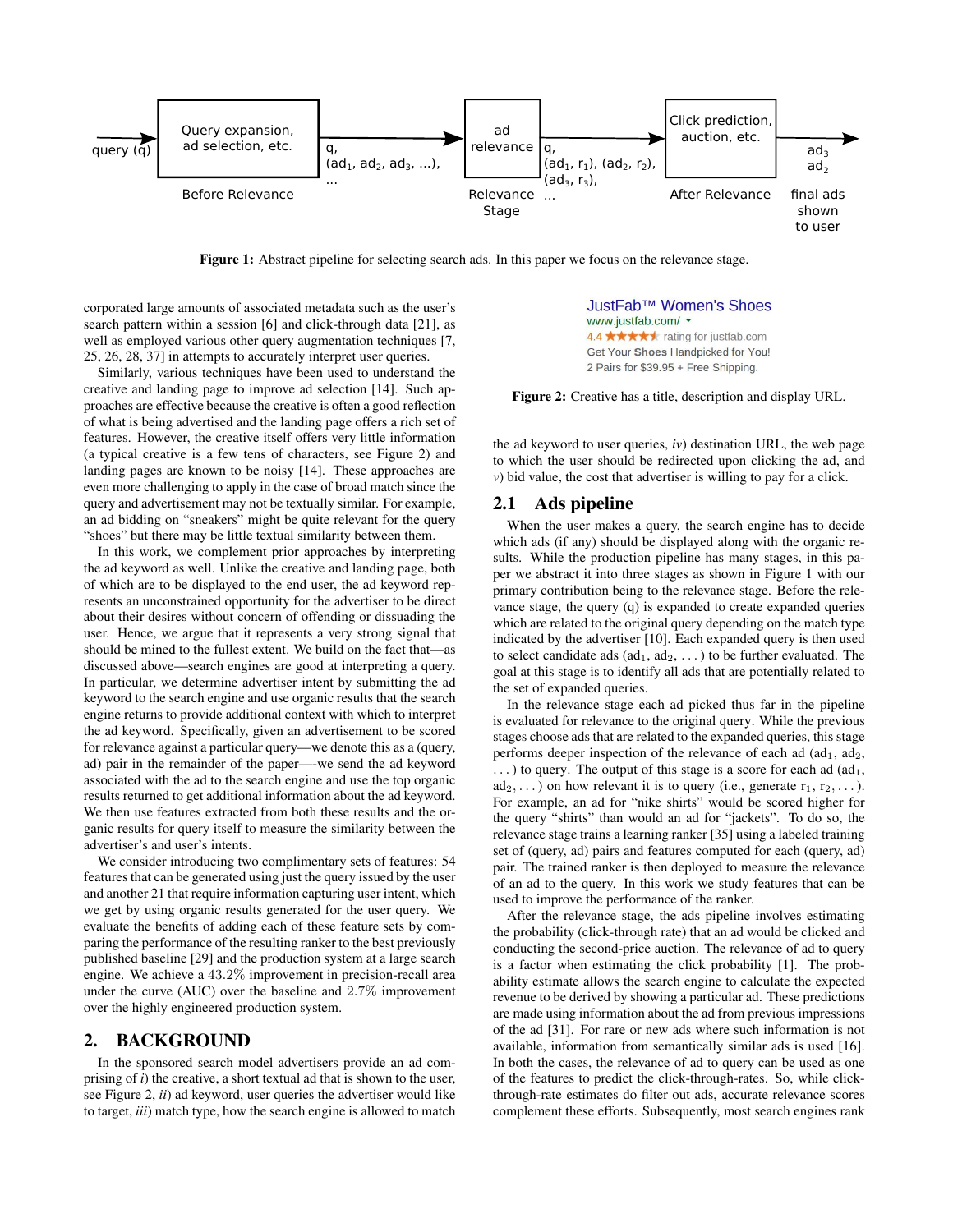ads by the product of click probability and advertiser bid value in an attempt to maximize expected revenue for the second-price auction [10, 20].

In this paper we evaluate the gains that can be achieved using two different sets of features. The first set of features use just the query that has been submitted by the user and advertiser intent captured using the ad keyword associated with the ad. The second set of features capture the similarity between user and advertiser intent by further considering the organic results the search engine generates in response to the user query, leading to additional improvements in relevance ranking.

## 2.2 Performance metrics

Search engines use metrics like share of queries with ads, ads per query, clicks per search impression, and clicks per ad [20] to evaluate the performance of the overall ads pipeline. A range of factors including user click probability and bid values play a role in the final decision to show an ad. Because we are focused exclusively on changes to the relevance stage—and, more to the point, do not have access to the various additional inputs used in latter stages of the pipeline—we instead measure the performance of the ranker and its feature set in terms of precision-recall values on a hold out validation set.

# 3. RELATED WORK

As discussed above, a lot of work has been done to interpret and expand the user query [10, 21]. User click behavior [15, 21, 32] and electronic dictionaries [34] have been used to enhance the query and expand it. The expanded queries are then used to retrieve relevant ads from the corpus of ads. These techniques rely on the fact that relevance of words to a particular query is correlated to the user click behavior or the semantic similarity between words.

Query expansion techniques have also used categorization of the query and topical information to achieve improvements [11, 24, 32] in ranking documents. These approaches use human-judged datasets to classify web pages into hierarchical categories. These categories are then used to find ads that may not be textually similar but belong to same category as the query. Bennett et al. [8] use documents classified under the Open Directory Project (ODP) [2] to train a classifier and show that using such techniques can improve ranking of relevant documents. Broder et al. [10] use search engine results to create an augmented query and then select ads using the augmented query.

Blind relevance feedback techniques have also been used to expand the query and retrieve relevant documents. These techniques [10, 18, 26, 36], like ours, assume that the top results returned by search engine are relevant to the query issued. Such cross-corpus learning techniques have been used to transfer knowledge from one task to another [17, 30].

The most relevant and related work is by Hillard et al. [20], addressing the problem of relevance using human-judged datasets. The authors use translation models to predict click-through rates from click logs. The predicted click-through rates are then used along with baseline features, to train a classifier to predict ad relevance. They also highlight challenges in predicting relevance of an ad to a query given the relatively short nature of queries and creatives.

Other work [20, 35] has explored the use of different supervised learning algorithms to improve the accuracy and performance of the relevance rankers. In this paper, we work with the ranker used by a large search engine and explore the advantages of using new features. As He et al. [19] point out, identifying the right features for the ranker is important. The focus of our work, then, is to illustrate

the advantages of using features extracted from the ad keyword associated with an ad.

# 4. MOTIVATION

The goal of the relevance stage is to compute the relevance of the ad to query in each (query, ad) pair that has been selected by the previous stages. While the stages prior to the relevance stage focus on casting a wide net to rapidly identify as many related ads as possible, the relevance stage uses a broader range of features to measure the relevance of ad to the query.

## 4.1 Capturing advertiser intent

The learning ranker used to compute a score measuring the relevance of ad to query in a (query, ad) pair is trained using a set of features computed for each pair. For the task of feature computation, the key fields available in the ad are: *i*) creative (Figure 2), *ii*) ad keyword and *iii*) landing page. Features that are currently used by the production system include text similarity features between query and these fields along with other external sources of information — including the click-through rate of the ad from past impressions [5].

We expand the ad keyword and use the resulting features to measure relevance of ad to query. Our key insight here is that the ad keyword captures advertiser intent more accurately than the creative itself. The ad keyword is the only field in the entire ads pipeline through which an advertiser can explicitly express the type of traffic that they would like to attract. Other attributes of the ad, like the creative and landing page, are seen by the user which could prevent the advertiser from freely expressing their intent. Hillard et al. [20] observe that, for example, an ad for "limo rentals" would be quite relevant to a user query for "prom dresses". An advertiser might, thus, list an advertisement for "limo rentals" and bid for the keyword "prom dresses". In the absence of an understanding of the ad keyword, such an ad would be considered completely irrelevant to the user query "prom dresses". If one had a way to identify that that prom dresses and limos are frequently used together, however, better relevance scores could be computed improving the quality of ads delivered.

We choose to solve this problem at the relevance stage because it is expensive to perform a deep evaluation of all possible variations of the query computed by the query expansion algorithms employed in the stages prior to the relevance stage. However, ad keywords associated with the ads provide us with a defined set of keywords on which deeper analysis can be performed.

## 4.2 Broad match opportunity

The importance of understanding the ad keyword is highlighted in the case of broad match when the query is expanded before being matched against the ad keyword, increasing the likelihood that the user's original intent may not align with the advertiser's. To illustrate this, we compare the performance of a previously published baseline relevance ranker on (query, ad) pairs matched using exact match to those matched using broad match. The performance of the relevance ranker is evaluated using precision/recall values over a hold out validation set. This approach allows for evaluation of the ranker independent of other factors like click probability and bid values which play a significant role in the final decision to show an ad to the user.

Figure 3 plots the precision/recall curve obtained by scoring (query, ad) pairs in the validation set using a relevance ranker trained on baseline features [29] (detailed in Section 5.3). High precision values indicate that a large fraction of the ads being selected are relevant — enhancing the user experience. Whereas, high recall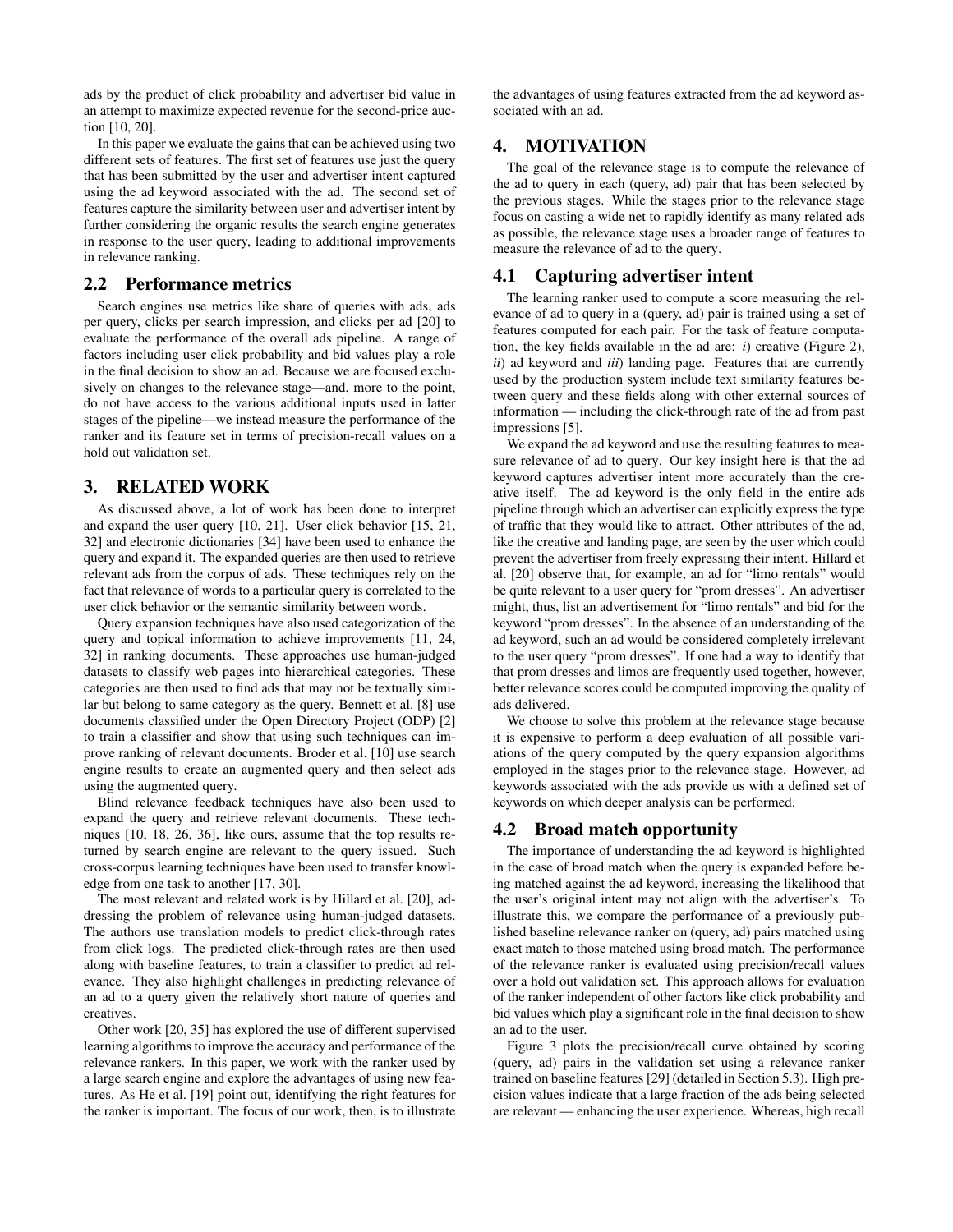

Figure 3: Ads chosen through exact match can be scored more accurately with previously published baseline features than those chosen through broad match.



Figure 4: Feature construction and system evaluation overview.

values indicate that a greater number of relevant ads are being selected — improving revenue opportunity for the search engine. Unsurprisingly, the baseline features that measure similarity between only the query and the ad to determine relevance do not work as well in the case of broad match.

#### 5. METHODOLOGY

In this section we present our methodology for using the capabilities of the search engine to create features that represent the advertiser intent. Using the search engine to interpret a query, which is usually short, allows us to leverage years of research. Using the organic web search results corresponding to the ad keyword provides us with detailed information about advertiser intent. We use these features to improve the performance of a learning ranker used to measure the relevance of an ad to a query. For comparison purposes we build upon a baseline ranker using the 19 features described by Hillard et al. [29].

This section starts with a description of the datasets, learning ranker, and baseline features that we use. We then introduce our additional features, starting with features that can be extracted using just the user query along with organic results for the ad keyword. We then explore features of the organic results for the query which act as a proxy for user intent information allowing us to capture the overlap between advertiser and user intent.

#### 5.1 Data overview

The key datasets in our system are the training and validation sets comprising of (query, ad) pairs. Each ad described in Section 2 has an associated ad keyword indicating the type of queries from which the advertiser would like to attract traffic. As shown in Figure 4, in the first phase, we obtain the top 40 organic results associated with the query and the ad keyword in an approach similar to the one taken by Hillard et al. [10].

Each of the 40 organic results returned for a query submitted to the search engine has the following fields associated with it: *i*) title of the web page as shown in the web results, *ii*) snippet, a small piece of text displayed on the results page providing a view into the result page itself, *iii*) description, a small piece of text from the web page which most accurately describes the web page, *iv*) ODP category, the ODP [2] category to which the result belongs, and *v*) URL of the result.

To clean up these fields, we remove stop words [3] and stem the title, snippet, and description of each result using the Porter stemmer [27]. We then concatenate all the titles, snippets, descriptions of results associated with each query to create a bag-of-words representation.

## 5.2 Ranker

For each (query, ad) pair in the training and validation sets, we compute features as described in the following sections. We train the LambdaMART learning ranker [12] on the features obtained over the training dataset. LambdaMART has been shown to be very effective in solving real-world ranking problems [8, 13]. LambdaMART is known to be robust to features that take a range of values and produces a tree-based model. In our evaluation, the algorithm is trained at a learning rate of 0.12, with 120 leaves and 2,000 trees. The model produced by the ranker can be used to determine a ranked list of the features on which the ranker was trained. We use this attribute of LambdaMART to identify the importance of features we discuss in this paper.

#### 5.3 Baseline features

We use the features described by Hillard et al. [29] as a baseline against which to compare the gains offered by the additional features. Hillard proposes 19 features: query length and  $6 \times 3$  features obtained by computing the following: *i*) word unigram overlap, *ii*) word bigram overlap, *iii*) character unigram overlap, *iv*) character bigram overlap, *v*) ordered word bigram overlap, and *vi*) cosine similarity between the query and each of the title, description, and display URL of the creative.

Each of the overlap features is the overlap coefficient of the corresponding sets, computed as:

$$
\operatorname{overlap}(X,Y) = \frac{|X \cap Y|}{\min(|X|,|Y|)}.
$$

For example, the word unigram overlap coefficient between "black shoes" and "shoes at contoso inc" would be  $0.5$ .

## 5.4 Query features

The first set of features that we introduce rely on using only the information that can be computed based upon the ad and the query in each (query, ad) pair. In the next section we discuss more advanced features that can be computed using organic results for the query which allows us to better measure the similarity between user and advertiser intent.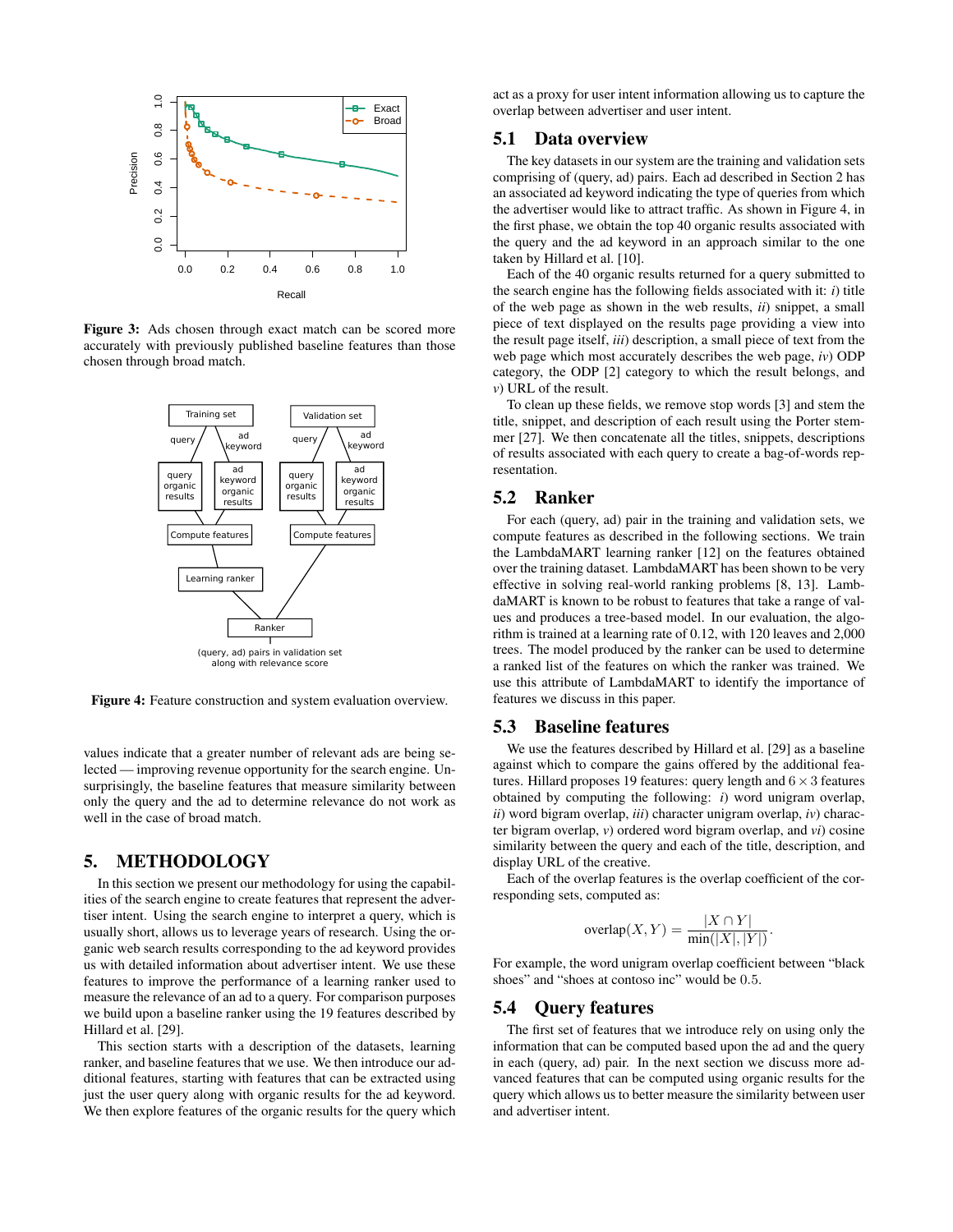| <b>Feature Type</b> | Details                    | Count |
|---------------------|----------------------------|-------|
|                     | ad title $\cap$ bk. titles | 6     |
| Creative            | ad text $\cap$ bk. desc.   | 6     |
|                     | ad text $\cap$ bk. snip.   | 6     |
|                     | title $\cap$ bk. titles    | 6     |
| Landing Page        | snippet $\cap$ bk. desc.   | 6     |
|                     | snippet $\cap$ bk. snip.   | 6     |
|                     | query $\cap$ bk. titles    | 6     |
| Query               | query $\cap$ bk. desc.     | 6     |
|                     | query $\cap$ bk. snip.     | 6     |
| Total               |                            | 54    |

Table 1: Query features computed using organic results for the ad keyword.

For each ad, we compute features to determine whether the ad creative and landing page are consistent with the ad keyword the advertiser supplies. Specifically, we compute the same six similarity features as Hillard et al. [29], but between the organic results returned for the ad keyword and aspects of the ad creative and landing page. For the creative, we compare the ad title to the search result titles, and the ad text to both the search result description and snippets. For the landing page, we compare its title to the search result titles, and the snippet to both result descriptions and snippets.

We further compute features that measure the similarity of query to the results of searching for the ad keyword. For this, we compute the same six similarity features, but this time between the query and the titles, snippets and descriptions associated with the ad keyword search results, respectively. These features are easy to implement because organic results for ad keyword can be precomputed, and when the query is received in the online system, feature construction is a matter of computing overlap features. While in each case we use the same overlap and cosine similarity features as in Section 5.3, there is no limitation against using other similarity measures like Jacquard index or edit distance. In total, we add the 54 features shown Table 1. We call these query features.

## 5.5 Query search features

We also consider features that can be computed if the ads pipeline can interpret user intent in the same way the search engine does to generate organic results for query. We use the organic results generated for query as a proxy to capture user intent in much the same way as we use organic results for the ad keyword to capture advertiser intent. Once we have the organic results for the query, we compute six overlap features for each pair of titles, snippets and descriptions obtained from results of query and ad keyword.

## *5.5.1 Category feature*

Each web page in the search index is classified using ODP data [2] into categories by an internal classification engine at indexing time as described by Bennett et al. [8]. Each organic result (which is chosen from the index) is thus classified into one of the 219 categories at the top two levels of the hierarchy. For the query and ad keyword, we obtain the categories to which the corresponding organic results belong. We then compute the cosine similarity between the categories of the two organic results:

$$
\text{score} = \frac{\sum\limits_c n_{qc} \times n_{kc}}{\sqrt{\sum\limits_c n_{qc}^2} \times \sqrt{\sum\limits_c n_{kc}^2}}
$$

,

| Feature Type     | Details                                    | Count |
|------------------|--------------------------------------------|-------|
|                  | query titles $\cap$ bk. titles             |       |
| Query Search     | query desc. $\cap$ bk. desc.               |       |
|                  | query snip. $\cap$ bk. snip.               |       |
| Category overlap | query $\cap$ bk. categories                |       |
| Domain count     | domain in query results                    |       |
|                  | $\overline{\text{domain in bk}}$ . results |       |
| Total            |                                            |       |

Table 2: Query search features constructed using organic results for query and ad keyword.

where,  $n_{qc}$  and  $n_{kc}$  are the number of times a result belonging to category c is present in organic results for the query and ad keyword respectively.

As has been argued by Broder et al. [10], this feature allows us to identify scenarios when the query and ad keyword might not have a strong overlap but are relevant to each other because they belong to the same category. For example, for the query "shoes", the ad keyword "sneakers" does not result in a text overlap, but is very relevant.

#### *5.5.2 Domain features*

The last set of features that we introduce captures the presence of the ad domain (e.g., contoso.com) in the organic results for query and ad keyword. The ad domain of an ad is determined to be relevant to a query if the ad domain is present in the organic results for the query. Similarly, the the presence of the ad domain in organic results for the ad keyword associated with the ad indicates that the ad domain is relevant to the type of traffic the advertiser wants to attract by bidding on the particular ad keyword. We introduce two features to capture the relevance of ad domain to query and the ad keyword. Specifically, the features are computed as number of times the ad domain is present in organic results for both the query and ad keyword.

In sum, we call these additional  $18 + 1 + 2 = 21$  features query search features and summarize them in Table 2. Together with the 54 features computed in Section 5.4 they form a total of 75 features that we consider.

## 6. EVALUATION

In this section we quantify the improvements in relevance ranking obtained by incorporating advertiser intent. We present the gains in precision and recall over both a published baseline [29] and the production system for a large search engine.

The baseline system [29] is rudimentary and captures only the similarity between query and the ad creative for each (query, ad) pair. However, as far as we are aware this is the best-performing published system in this space. The features that we introduce use much richer information from the organic results to capture advertiser and user intent. As a result, we achieve extraordinary gains over the baseline. Our benefits over the production system—which uses hundreds of features—are less dramatic, but still significant in practice.

## 6.1 Datasets

The learning ranker that we use is trained using a sample of 1.28 million hand-scored (query, ad) pairs drawn from the ground-truth the production system uses. The scores ranges between one and five with five representing high relevance between the query and the ad. For offline testing of the model, the holdout validation dataset has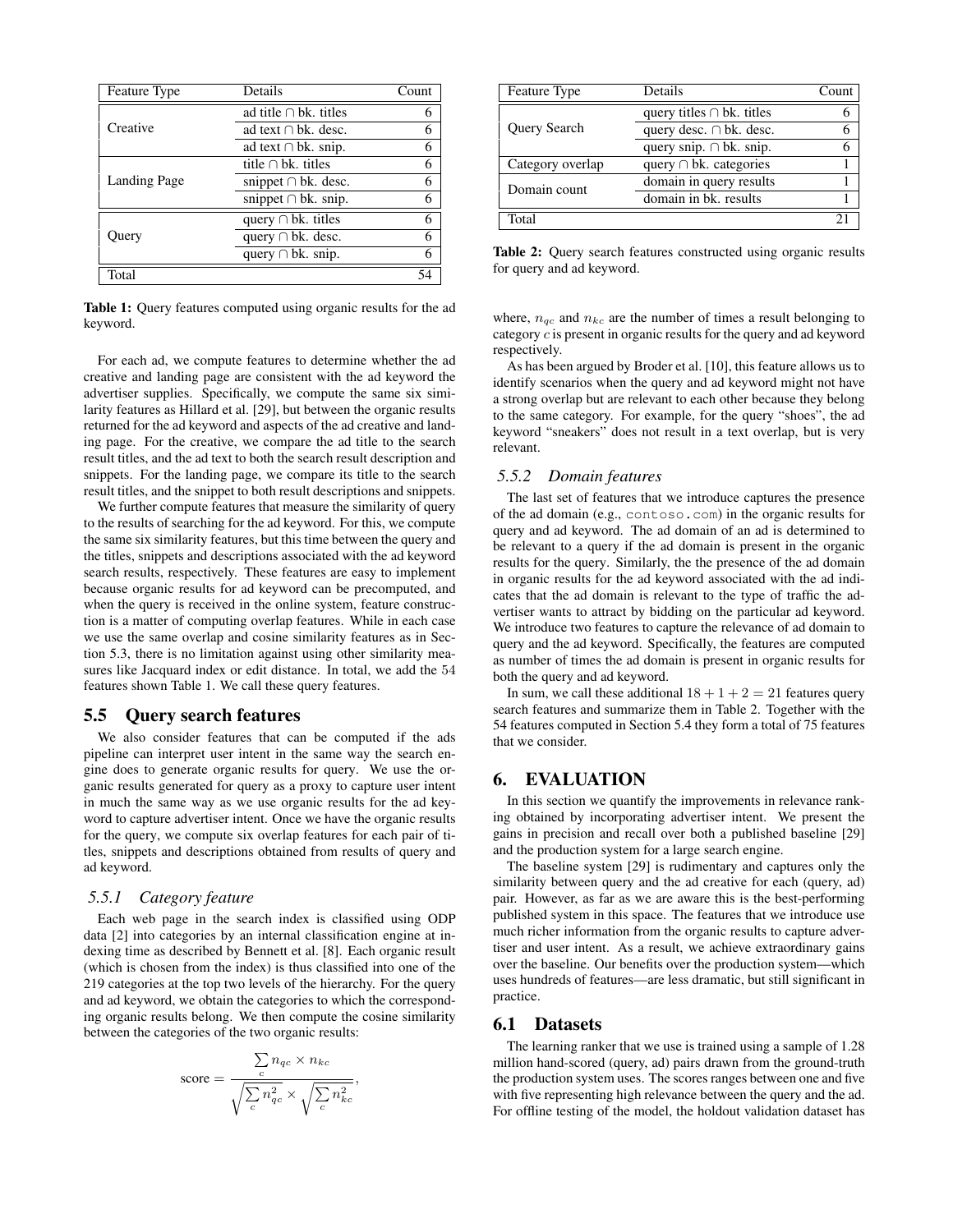

Figure 5: Improvement in precision for different recall values using the new ranker.

|                   | <b>Ground-Truth Scores</b> |      |       |       |       |
|-------------------|----------------------------|------|-------|-------|-------|
|                   |                            | All  | 3+    | 4+    | 5     |
| Query<br>Features | All                        | 27.5 | 70.3  | 60.1  | 21.6  |
|                   | Exact                      | 16.6 | 37.6  | 35.7  | 11.5  |
|                   | <b>Broad</b>               | 32.2 | 90.3  | 82.6  | 58.8  |
| Ouery             | All                        | 43.2 | 103.5 | 122.7 | 79.6  |
| Search            | Exact                      | 22.7 | 50.0  | 67.9  | 52.2  |
| Features          | <b>Broad</b>               | 55.7 | 165.3 | 228.6 | 145.8 |

Table 3: Relative (%) improvement in precision-recall AUC over baseline for different types of ads.

320,000 similarly sampled (query, ad) pair scores. The training and validation datasets are retrieved from the ad corpus using information retrieval methods used by the selection stage [10]. They contain queries from all search frequency deciles.

We obtain the organic results corresponding to the query and the ad keyword by submitting each of them to the search engine. We also use the ODP [2] categorization of the organic results returned for query and ad keyword.

## 6.2 Baseline comparison

We start by evaluating the gains that the new features provide over the baseline [29]. For now, we consider an ad to be not relevant to the query if the (query, ad) pair is judged to be a one. We return to consider more stringent cutoffs in Section 6.2.3.

#### *6.2.1 Query features*

As discussed in Section 5, for each (query, ad) pair in the training and the validation sets, we add 54 new features. Among these, 18 features compute the similarity of query to the title, snippets and descriptions associated with organic results for the ad keyword. Similarity between creative, landing page and ad keyword organic results is captured in another 36 of these features. We compare the performance of a ranker trained with these features to a ranker trained using only the 19 baseline features.

The "Query Exact" and "Query Broad" lines in Figure 5 show the relative improvement in precision at different recall values over the baseline obtained by using the ranker trained on query features over (query, ad) pairs matched through exact and broad match,

respectively. The relative change in the area under curve for the precision-recall curves is presented in the All column of Table 3.

The results show that adding information from organic results for the ad keyword provides a large improvement in precision over the baseline. Also, note that the improvement is higher for (query, ad) pairs matched through broad match. Intuitively, the improvement is because information from organic results for the ad keyword increases the possibility of a match between the query and ad when the ad is relevant to the query. In the case of exact match, the baseline features already capture the overlap between the ad and the query because the creative likely contains the ad keyword and hence contains the query.

# *6.2.2 Query search features*

In this section, we measure the benefit of adding new features which capture the similarity between user and advertiser intent by using organic results for the query and ad keyword. We introduce a total of 21 features which capture the similarity between user intent and the advertiser intent along with 54 features introduced in the previous section.

As described in Section 5 we use query organic results as a proxy for interpreting the user intent. Note that in an online system generating both organic and sponsored results, the results for query themselves may not be needed, instead techniques used to process the query and identify organic results would be enough to interpret the query.

The organic results of a query give us titles, snippets and the descriptions associated with the query. For each of these fields we compute six features which measure similarity to the corresponding field from organic results for ad keyword. This gives us a total of  $6 \times 3$  new features. In addition to this, we also add one feature which captures the similarity between the categories of results for the query and ad keyword. Two additional features use organic results to capture how relevant the ad domain itself is to the query and ad keyword.

The "QS Exact" and "QS Broad" lines in Figure 5 show the improvement in precision at different recall values using the model obtained by training the ranker with query search features for exact and broad match types, respectively. These results show that using search results for the ad keyword to interpret advertiser intent provides a large improvement in the accuracy of the relevance ranker over using just the baseline features. Again, the relative change in precision-recall AUC is presented in the All column of Table 3.

## *6.2.3 Identifying good ads*

While achieving high overall precision-recall numbers is important to distinguish between relevant and irrelevant ads, a good relevance ranker should be especially adept at identifying high-quality ads accurately. So, techniques which lead to gains in overall precision should not negatively impact the ability of the search engine to identify ads scored three or higher. The ability to identify good ads accurately is a desirable feature for the model used by search engines because it allows search engine to show good ads to the users and not just suppress bad ads. While suppressing bad ads is good for user experience, a ranking model which does not identify good ads would lead to lower revenue.

We measure the ability of the new features to distinguish between ads scored three or higher and ads scored lower than three. We consider ad scored one or two as irrelevant to the corresponding query in the (query, ad) pairs. The relative improvement in precision-recall AUC over the baseline model is shown by the 3+ column in Table 3. We perform a similar analysis for ads scored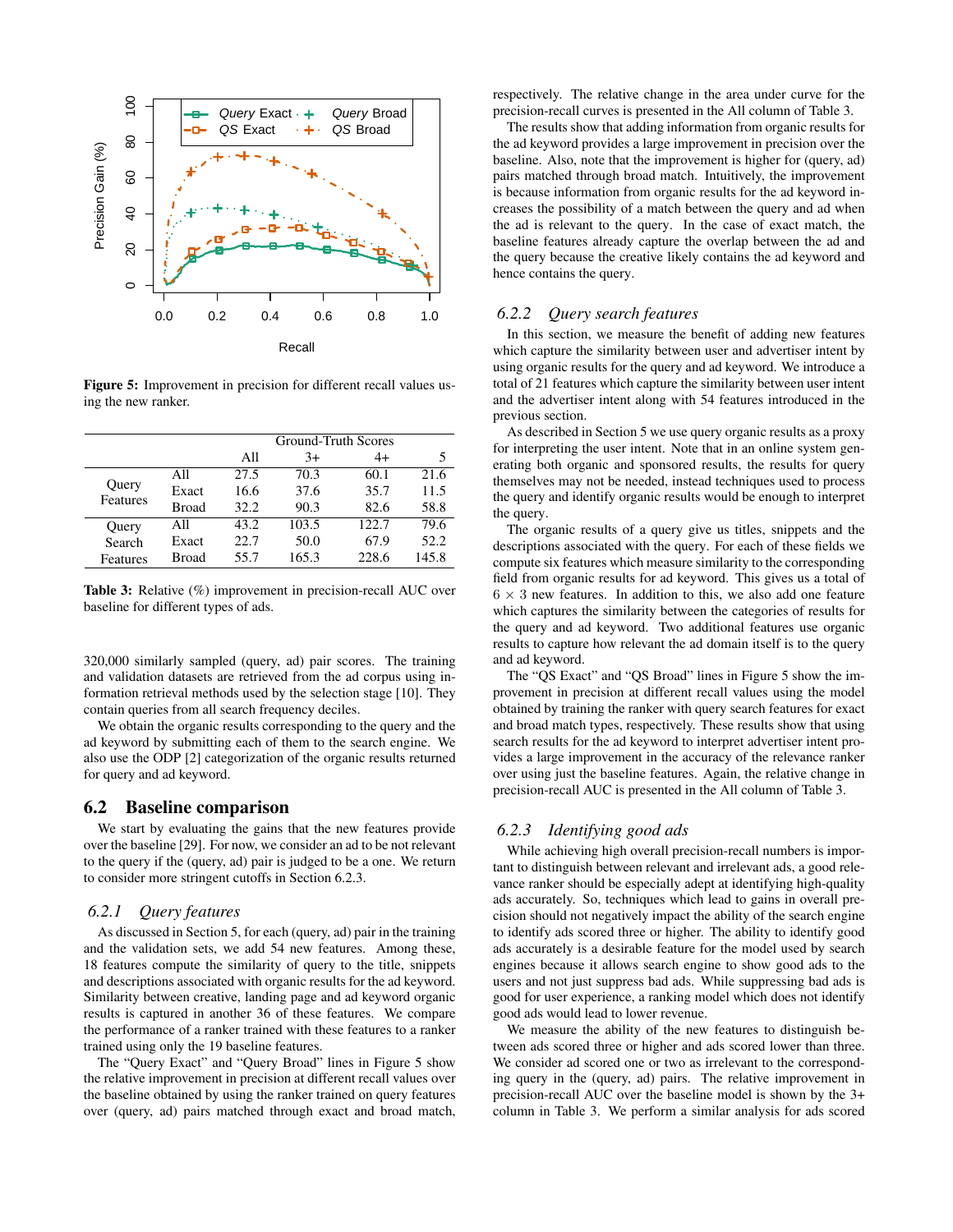|                   |              | All | 3+  |      |      |
|-------------------|--------------|-----|-----|------|------|
| Query<br>Features | All          | 0.5 | 1.0 | 0.8  | 0.6  |
|                   | Exact        | 0.4 | 0.6 | 0.1  | 0.1  |
|                   | <b>Broad</b> | 0.6 | 1.8 | 2.7  | 1.9  |
| Query             | All          | 2.7 | 3.7 | 5.7  | 8.9  |
| Search            | Exact        | 0.7 | 1.6 | 2.6  | 5.4  |
| Features          | <b>Broad</b> | 3.9 | 7.3 | 12.3 | 13.2 |

Table 4: Relative (%) improvement in precision-recall AUC over the production ranker for different types of ads.



Figure 6: Gains in precision with the introduction of features capturing advertiser intent.

four or higher, and five by considering the remaining ads to be irrelevant respectively.

We see that the understanding of advertiser intent works especially well for identifying high-quality ads. Ads scored four or better and those scored three or better see greater improvement than the overall pool of ads. This behavior is expected because the ad keyword organic results of good ads are more likely to have pattern overlap with the query organic results.

#### 6.3 Production comparison

The results in the previous sections demonstrate that the new features provide significant gains over a published baseline proposed by Hillard et al. [29]. It stands to reason, however, that highly engineered production systems employed by major search engines exhibit better performance and may, in fact, already consider many of the features we suggest. In this section, we consider the gains our new features bring to the production pipeline of a large search engine. We add the above mentioned features to the existing production features and train the production ranker on the combined feature set. The production features capture a variety of attributes about the query and ad, including quality of the ad domain, historical click-through-rates of the ad and landing page attributes [5].

Precision gain over the production system at different recall values with the introduction of query features for exact and broad match are shown using "Query Exact" and "Query Broad" lines in Figure 6. The results show that there is a small improvement in precision-recall curves due to the introduction of query features. The relative change in the precision-recall AUC is presented in the All column of Table 4. The gains are smaller than those over baseline but are nevertheless significant in a production system. As be-

| Ranker       | Precision | Recall   | Max F-Score |
|--------------|-----------|----------|-------------|
| Ouery        | $-1\%$    | $+2.3\%$ | $+0.3\%$    |
| Query Search | $+1.7\%$  | $+2.9\%$ | $+2.2\%$    |

Table 5: Gains achieved in precision, recall and max F-Score compared to the production system of a large search engine.

fore, the new features perform best for highly-relevant ads in broad searches.

Moreover, we find that the production ranker improves significantly with the addition of query search features. The improvement in precision at different recall values is shown in Figure 6 by the lines labeled "QS Exact" and "QS Broad". The relative improvement in AUC is presented in the All column of Table 4. As before, the new features work even better for high-quality ads.

To capture improvement in the accuracy of the ranker, we measure precision-recall values at max F-score. Table 5 shows the precision and recall values for the production ranker and the ranker trained using query search features at max F-score.

#### 6.4 Feature importance

The value of the features we introduce can also be seen in the importance given to them by the LambdaMART ranker. The tree based model that is produced after training the ranker allows us to determine the ranked list of features. The importance of query search features is very clear in the ranking of the features. We find that the tree created by training the ranker on a combination of existing features and query search features ranks the following as the top three features: *i*) ad domain count in query organic results, *ii*) ordered bigram overlap between snippets of organic results for query and ad keyword and *iii*) ad domain count in ad keyword organic results. These features rank higher than many other highly engineered features.

The benefits of adding query features are smaller than those when compared to the baseline as we in Section 6. But, the value of interpreting the ad keyword is reflected in the ranking of the new features. Two of the 54 features are among the top 30 features in the final tree produced by the ranker. These are: *i*) word unigram overlap between query and snippets in organic results for ad keyword and *ii*) order word bigrams between query and titles of the organic results for ad keyword.

## 7. DISCUSSION

The gains we see over the production system are naturally lower than the gains over the baseline. However, they are significant in production [4]. Moreover, the features that we propose can be obtained using the datasets and learning experience already at the disposal of the search engine.

Quantifying the impact of these improvements on the revenue of the search engine and user experience is complicated. We see significant improvements in ranking accuracy. However, it may be possible that the ads which have been more accurately scored will not be shown to the user for a host of other reasons including low click probability, low bid values by the advertiser, and so on. In this case, improvements to the relevance ranker would not enhance the user experience. Increase in recall values, however, would lead to the identification of more ads that are truly relevant to the user query, leading to greater competition in the auction—and higher revenue for the search engine.

An immediate extension of our work is to study the benefits of incorporating these features over a slice of live traffic handled by the production system. Such a study would allow us to measure the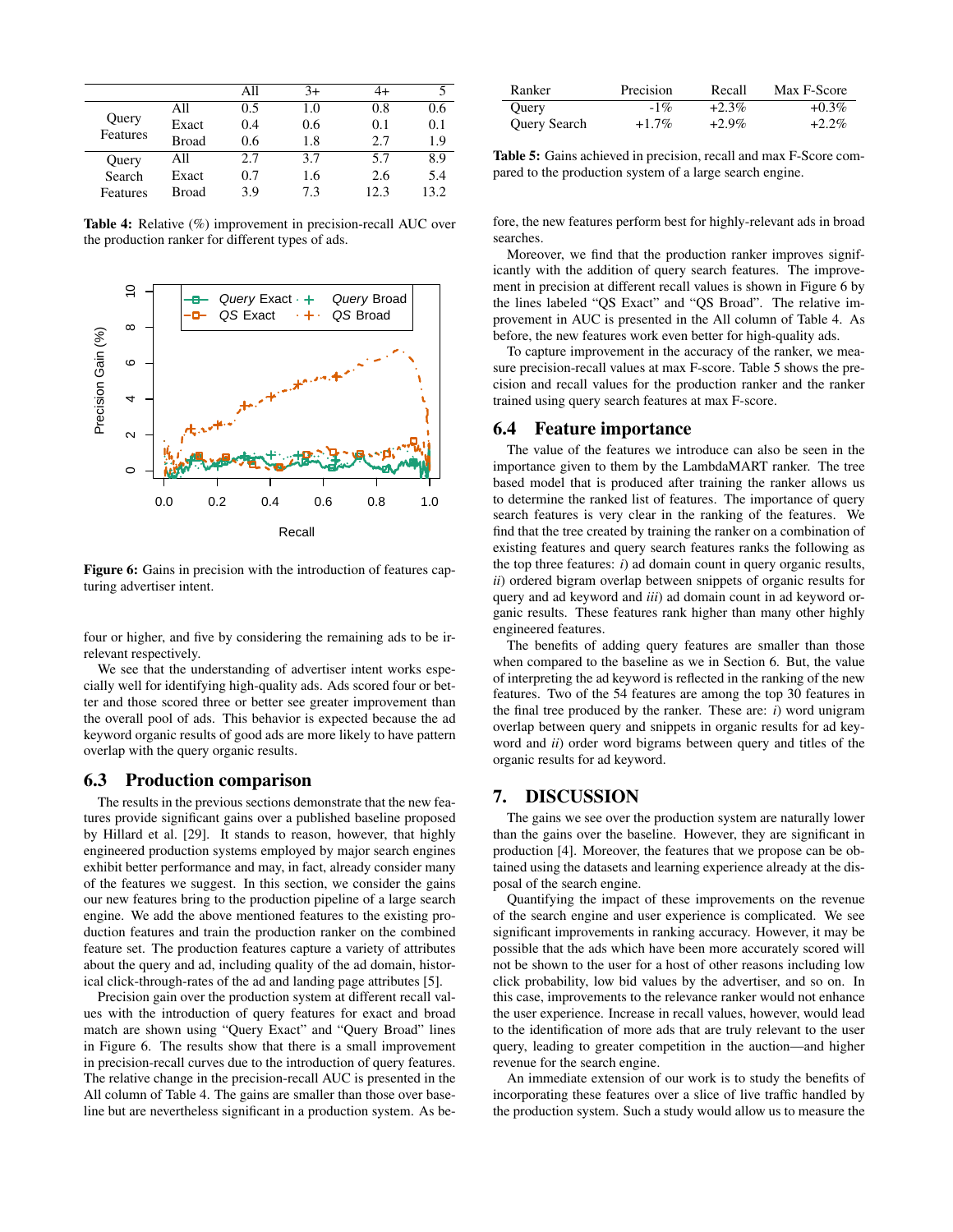impact of new features on metrics (e.g., share of queries with ads, ads per query, clicks per search impression and CTR) that have a direct bearing on user experience and search engine revenue.

# 8. CONCLUSION

The ad keyword is the only field in a sponsored search ad that allows an advertiser to express the type of traffic that they would like to attract. At the same time the ad keyword, like the user query, is very short which makes the task of interpreting advertiser intent hard. In this work, we leverage the ability of modern search engines to interpret the intent behind a user's query to similarly understand the advertiser's intent as conveyed in the ad keyword.

We make three main contributions in this paper. First, we show that using organic engine results to expand the ad keyword provides us with a rich source of information from which we can interpret advertiser intent. Second, we identify the features to be extracted from these organic results which can be used to improve the relevance ranker. Among these, 54 features can be implemented with few changes to the existing system and another 21 features would require user intent information as well. Finally, we evaluate the benefits of these features using training and validation datasets of 1.28M and 320,000 samples sampled from a corpus of ground-truth (query, ad) pair scores respectively. We show that using features which capture user and advertiser intent leads to 43.2% improvement in precision-recall AUC over the baseline and a 2.7% improvement over the production ranker for a large search engine.

# Acknowledgments

We thank Greg Buehrer for initial discussions on the idea of using web relevance feedback for improving ad relevance. We also thank the anonymous reviewers for their feedback. This work was funded in part by the National Science Foundation through grant CNS-1237264.

# 9. REFERENCES

- [1] Click Modeling in Search Advertising: Challenges & Solutions. http://advertise.bingads.microsoft.com/enus/editorial-relevance-quality-guidelines.
- [2] DMOZ the Open Directory Project. http://www.dmoz.org.
- [3] English Stop Words (CSV). http: //www.textfixer.com/resources/common-english-words.txt.
- [4] Personal communications with Bing Ads Relevance Team.
- [5] Relevance and quality guidelines Bing Ads. http://advertise.bingads.microsoft.com/en-us/editorialrelevance-quality-guidelines.
- [6] E. Agichtein, E. Brill, and S. Dumais. Improving Web Search Ranking by Incorporating User Behavior Information. In *Proceedings of the 29th Annual International ACM SIGIR Conference on Research and Development in Information Retrieval*, SIGIR '06, pages 19–26, 2006.
- [7] L. Ballesteros and W. B. Croft. Phrasal Translation and Query Expansion Techniques for Cross-language Information Retrieval. In *Proceedings of the 20th Annual International ACM SIGIR Conference on Research and Development in Information Retrieval*, SIGIR '97, pages 84–91, 1997.
- [8] P. N. Bennett, K. Svore, and S. T. Dumais. Classification-Enhanced Ranking. In *Proceedings of the 19th International Conference on World Wide Web*, WWW '10, pages 111–120, 2010.
- [9] A. Broder, M. Ciaramita, M. Fontoura, E. Gabrilovich, V. Josifovski, D. Metzler, V. Murdock, and V. Plachouras. To

Swing or Not to Swing: Learning when (Not) to Advertise. In *Proceedings of the 17th ACM Conference on Information and Knowledge Management*, CIKM '08, pages 1003–1012, 2008.

- [10] A. Z. Broder, P. Ciccolo, M. Fontoura, E. Gabrilovich, V. Josifovski, and L. Riedel. Search Advertising Using Web Relevance Feedback. In *Proceedings of the 17th ACM Conference on Information and Knowledge Management*, CIKM '08, pages 1013–1022, 2008.
- [11] A. Z. Broder, M. Fontoura, E. Gabrilovich, A. Joshi, V. Josifovski, and T. Zhang. Robust Classification of Rare Queries Using Web Knowledge. In *Proceedings of the 30th annual international ACM SIGIR conference on Research and development in information retrieval*, SIGIR '07, pages 231–238, 2007.
- [12] C. Burges, R. Ragno, and Q. Le. Learning to Rank with Non-Smooth Cost Functions. In *Advances in Neural Information Processing Systems 19*. MIT Press, Cambridge, MA, January 2007.
- [13] C. J. Burges. From RankNet to LambdaRank to LambdaMART: An Overview. Technical Report MSR-TR-2010-82, June 2010.
- [14] Y. Choi, M. Fontoura, E. Gabrilovich, V. Josifovski, M. Mediano, and B. Pang. Using Landing Pages for Sponsored Search Ad Selection. In *Proceedings of the 19th International Conference on World Wide Web*, WWW '10, pages 251–260, 2010.
- [15] M. Ciaramita, V. Murdock, and V. Plachouras. Online Learning from Click Data for Sponsored Search. In *Proceedings of the 17th International Conference on World Wide Web*, WWW '08, pages 227–236, 2008.
- [16] K. S. Dave and V. Varma. Learning the Click-through Rate for Rare/New Ads from Similar Ads. In *Proceedings of the 33rd International ACM SIGIR Conference on Research and Development in Information Retrieval*, SIGIR '10, pages 897–898, 2010.
- [17] C. B. Do and A. Y. Ng. Transfer learning for text classification. In Y. Weiss, B. Schölkopf, and J. Platt, editors, *Advances in Neural Information Processing Systems 18*, pages 299–306. MIT Press, 2006.
- [18] E. N. Efthimiadis and P. V. Biron. UCLA-Okapi at TREC-2: Query Expansion Experiments. In *In Proceedings of the Second Text Retrieval Conference*, pages 500–215, 1994.
- [19] X. He, J. Pan, O. Jin, T. Xu, B. Liu, T. Xu, Y. Shi, A. Atallah, R. Herbrich, S. Bowers, and J. Q. n. Candela. Practical Lessons from Predicting Clicks on Ads at Facebook. In *Proceedings of the Eighth International Workshop on Data Mining for Online Advertising*, ADKDD'14, pages 5:1–5:9, 2014.
- [20] D. Hillard, S. Schroedl, E. Manavoglu, H. Raghavan, and C. Leggetter. Improving Ad Relevance in Sponsored Search. In *Proceedings of the Third ACM International Conference on Web Search and Data Mining*, WSDM '10, pages 361–370, 2010.
- [21] K. Hui, B. Gao, B. He, and T.-J. Luo. Sponsored Search Ad Selection by Keyword Structure Analysis. In *Proceedings of the European Conference on Information Retrieval*, ECIR '13, pages 230–241, 2013.
- [22] B. J. Jansen and T. Mullen. Sponsored search: an overview of the concept, history, and technology. *International Journal of Electronic Business*, 6(2):114–131, 2008.